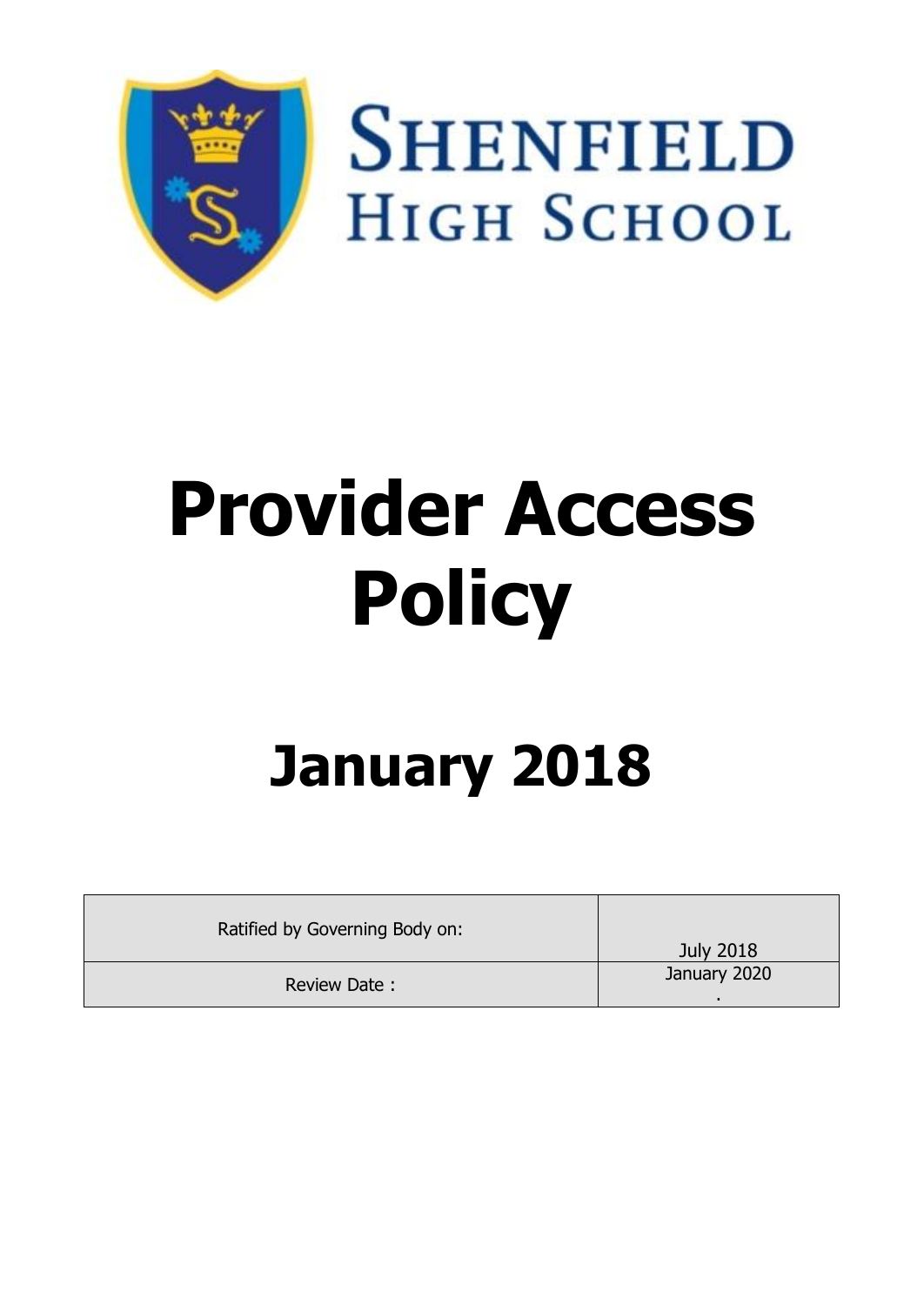# **Introduction**

This policy statement sets out the school's arrangements for managing the access of providers to students at the school for the purpose of giving them information about the provider's education or training offer. This complies with the school's legal obligations under Section 42B of the Education Act 1997.

#### **Pupil Entitlement**

All students in Years 8-13 are entitled:

- To find out about technical education qualifications and apprenticeships opportunities, as part of a careers programme which provides information on the full range of education and training options available at each transition point;
- To hear from a range of local providers about the opportunities they offer, including technical education and apprenticeships – through careers fairs, group discussions and taster events;
- To understand how to make applications for the full range of academic and technical courses.

## **Management of Provider Access Requests**

A provider wishing to request access should contact Mrs L Utton, Careers Administrator, Telephone: 01277 249250; Email: [l.utton@shenfield.essex.sch.uk.](mailto:l.utton@shenfield.essex.sch.uk) Alternatively for further information, providers may contact Miss A Kadem, Team Leader Careers and Work Related Learning, Telephone: 01277 249250; Email: [a.kadem@shenfield.essex.sch.uk.](mailto:a.kadem@shenfield.essex.sch.uk)

#### **Opportunities for Access**

Shenfield High School holds an annual Careers Fair in October which is attended by a range of local providers. All training and education providers wishing to attend this event may do so by making timely contact with Mrs Utton.

In addition, Shenfield High School will always make every effort to facilitate all requests by providers to attend Shenfield High School to speak to students about technical education qualifications and apprenticeships. Shenfield High School will also authorise students to attend any taster events or open days held at providers' premises subject to grounds for granting and refusing requests below.

Should providers wish to promote any events to be held at their own premises or advertise any vacancies, they should contact Mrs Utton who will promote to students via weekly careers notices, the school website or email as appropriate.

#### **Grounds for Granting and Refusing Requests**

Shenfield High School recognises the importance of students having information about all different routes available to them including technical qualifications and apprenticeships. With this in mind, Shenfield High School will always endeavour to grant all reasonable